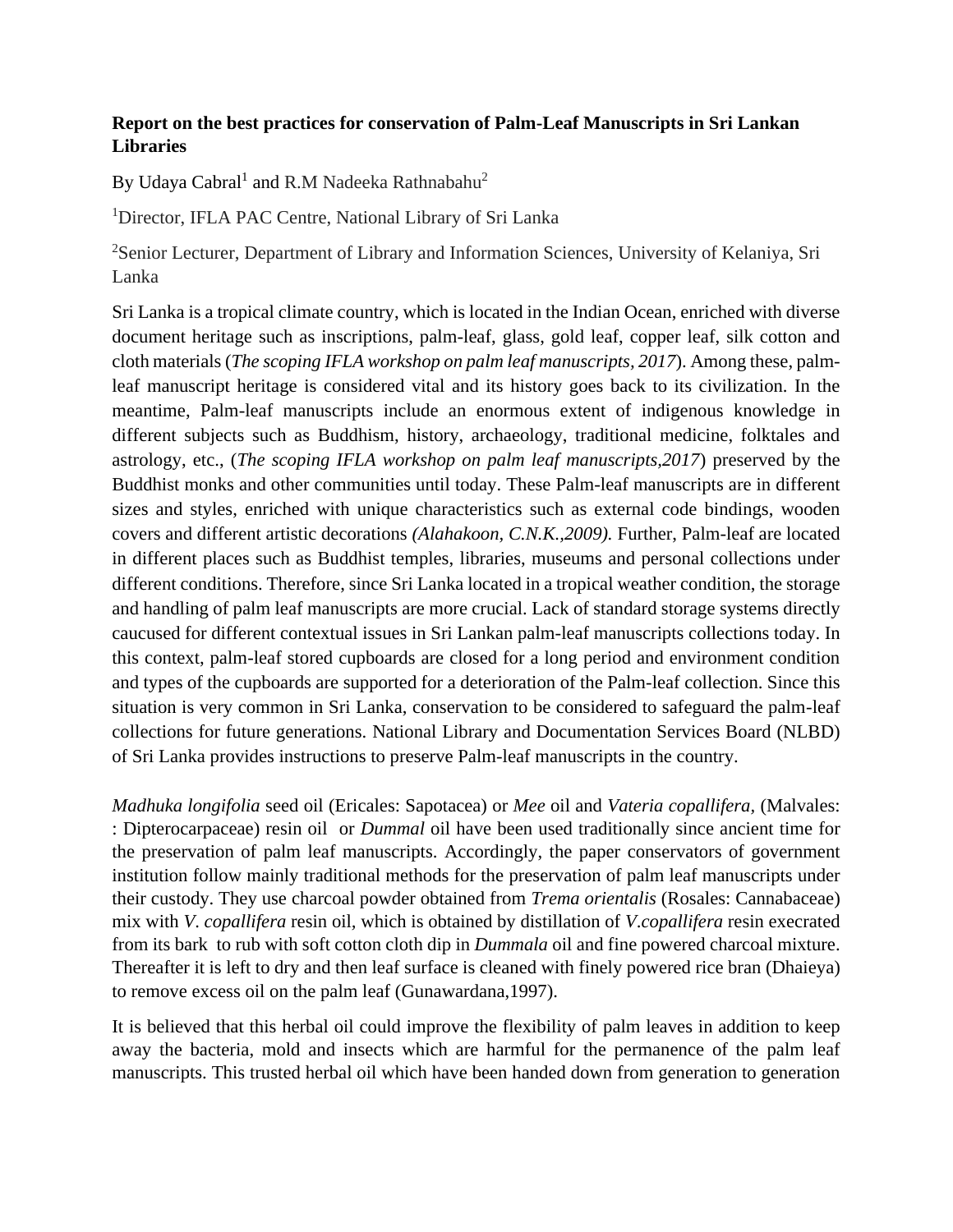was tested against bacteria, mold and insect pests commonly associated with palm leaf manuscripts.

Results indicated that oil could control bacteria species of *Bacillus* sp., *Bacillus pumilus* strain, *Kocuria marina* strain, *Sphingomonas pseudosanguinis*s and common mold found in palm leaf manuscripts of *Cladosporium cladosporioides*, *Penicillium corylophilu* and *Acremonium alternatum* (Cabral *et al*., 2012).

The palm leaf around 200 years old housed in National Library of Sri Lanka regular treated by *Dummala* herbal oil was examined through Microscope (Model 100, (230V,50/60 Hz)- W30600- 230 (1005402) observed hair cracks on the surface of palm leaf (Figure 1). It was examined deeply through Scanning electron microscope (Regulus, 8100) and confirmed a rot fungus widely spread in the core area of the leaf (Figure 2). It is obvious that traditional treatments are not validated for the preservation of palm leaf manuscripts. Hence for the safe guard of native palm leaf collections a hybrid method was developed with the assistance of available chemical and traditional preservation disciplines. According to this method palm leaf manuscripts are stored and preserved. According to this method once palm leaf manuscripts are treated traditionally by *Dummala* oil it is kept in a specially design fume cupboard (Figure 3). The 5g of crystal 2-isopropyl-5 methylphenol  $(C_{10}H_{14}O, Thymol)$  is placed the bottom of the cupboard made out of neem wood. Turnstone bulb (70W) gives heat to evaporate 2-isopropyl-5-methylphenol vapor to goes through palm leaf manuscripts placed on the shelves of the cupboard. Shelves are designed to expose the maximum 2-isopropyl-5-methylphenol vapor on the palm leaf manuscripts stored in the cupboard. Palm leaf manuscripts are stored in a such cupboard with the aim of long-term preservation. The system was run (switch on the bulb) two hours per month. A significant control of rot fungi and disappeared them from the palm leaf was observed after two months of period. Palm leaf manuscripts found in Sri Lanka are prepared technically, from refined *Corypha umbraculifera* (Arecales:Arecaceae) leaves. They are very resistance and stable in the tropical climate in Sri Lanka. Hence this storage system was kept in normal environmental condition in a library (In high RH and temperature) but cupboards are opened for 3 hours once in two weeks get fresh air circulation. This storage system may safeguard our documentary heritage for the coming generations.





Figure 1. Hair cracks on surface X500 Figure 2 A rot fungus growth in core area X1000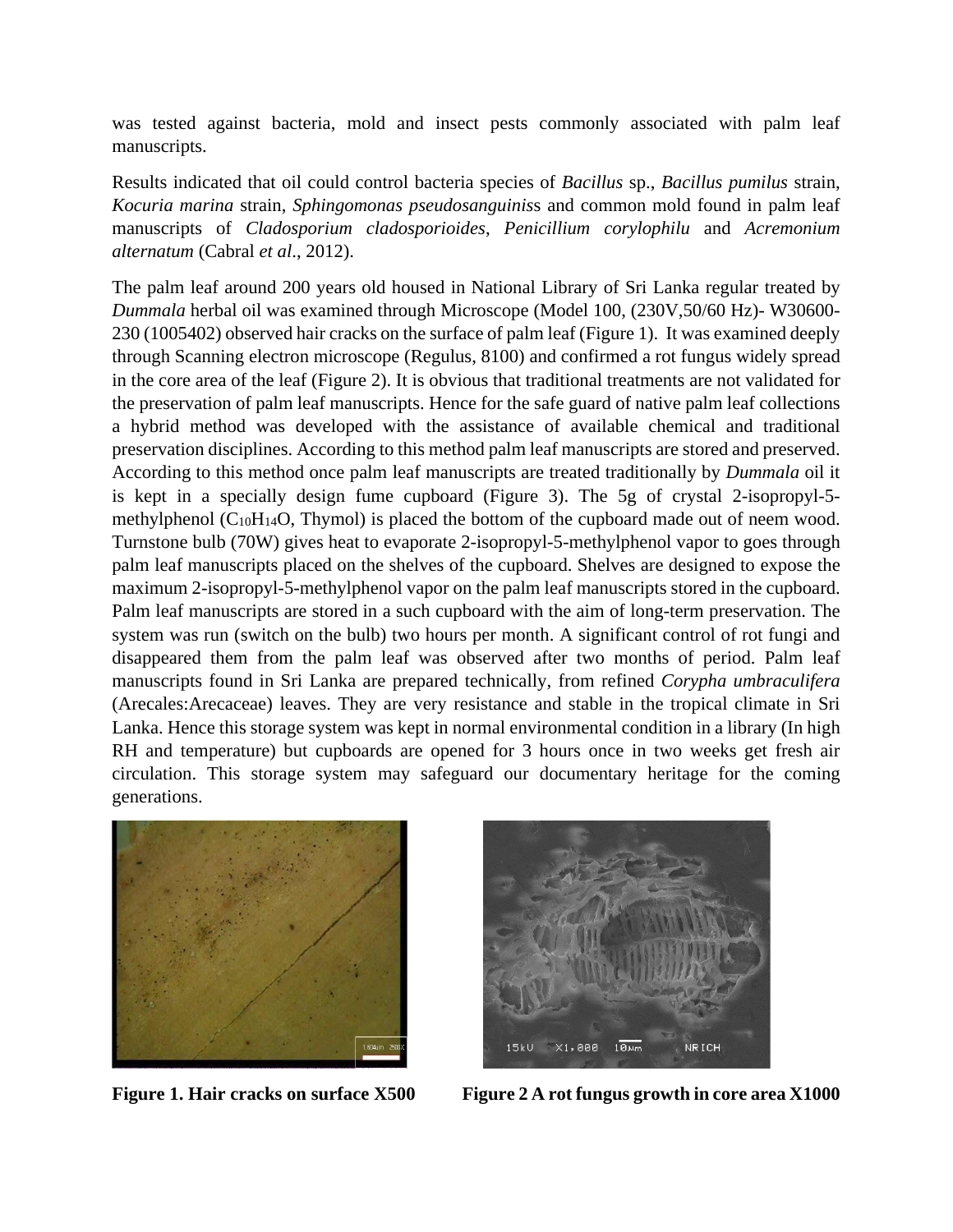

**Figure 3. Plam leaf manuscripts stored cupboard**

## **References**

Alahakoon, C.N.K., (2009). Development of policies for access, management and preservation of the Palm-leaf manuscript collection of the University of Peradeniya library. *Sri Lankan Journal of Librarianship and Information Management*, 1 (1), pp.42–58. DOI: [http://doi.org/10.4038/sllim.v1i1.431.](http://doi.org/10.4038/sllim.v1i1.431)

Belyakova. L.A. (1967) The Mold Species and Their Injurious Effect on Various Book Materials, *Collection of Materials on Preservation of Library Resources nos. 2–3, Israel Program for Scientific Translations*, Moscow, Publichnaia Biblioteka.

Burge,H. P., J. R.Boise, R.Solomon, and E.Bandera (1980) Fungi in libraries: An aerometric survey. *Mycopathologia*, 64:67–72.